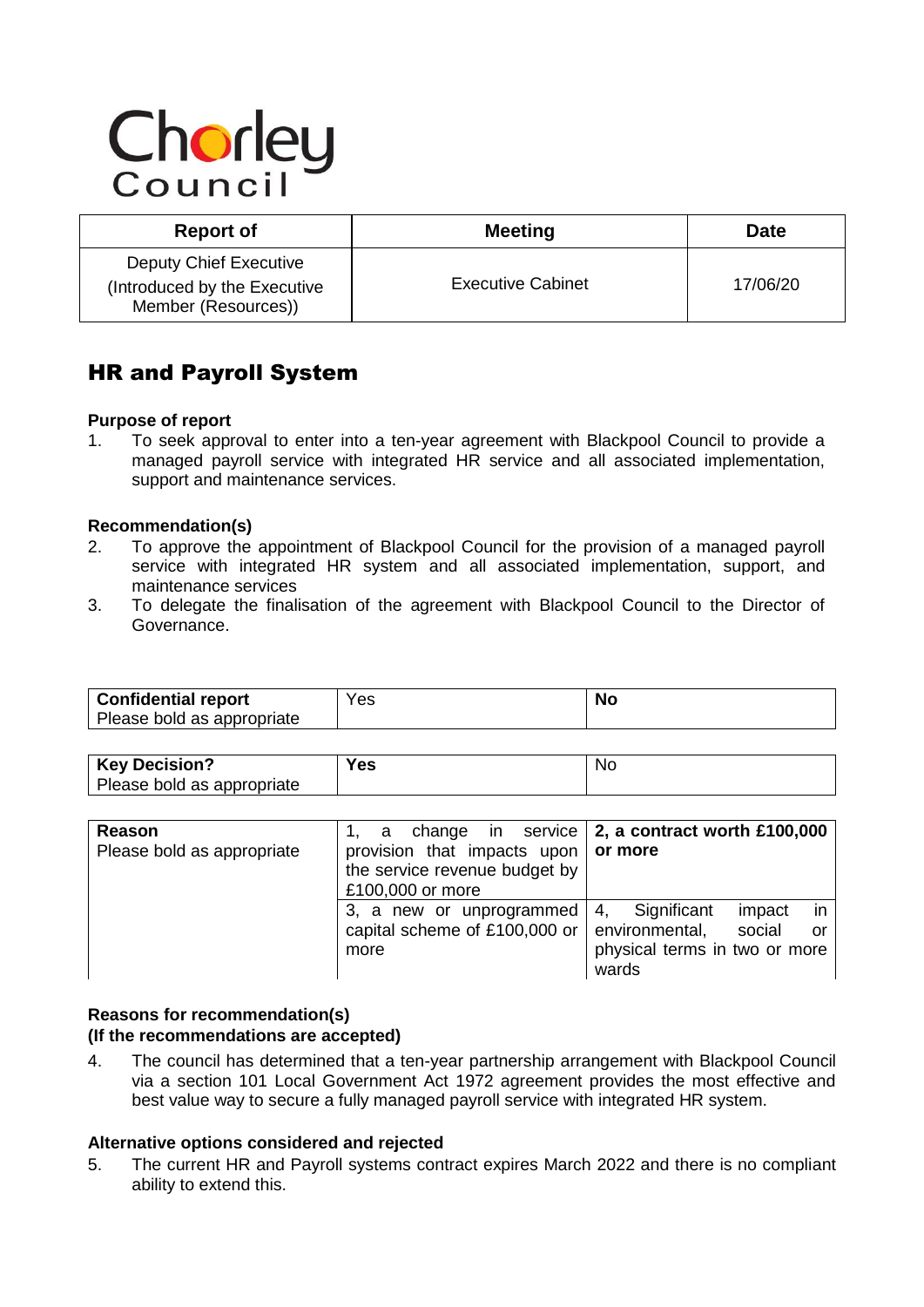6. Procurement via either open tender or a framework requires specialist input to specify, document and evaluate tenders which would be resource intensive and potentially expensive The market has been explored and found that it is very limited in terms of suppliers that would meet our specification and that the prices that could be achieved are unlikely to be more economical than the partnership approach, particularly as direct contract award to a supplier would incur high implementation costs. A partnership arrangement gives additional resilience to the project and ongoing payroll service unlike a direct award.

# **Corporate priorities**

7. This report relates to the following Strategic Objectives:

| Involving residents in improving their local<br>area and equality of access for all | A strong local economy                                                                        |  |
|-------------------------------------------------------------------------------------|-----------------------------------------------------------------------------------------------|--|
| Clean, safe and healthy<br>and<br>homes<br>communities                              | An ambitious council that does more<br>I to meet the needs of residents and<br>the local area |  |

# **Background**

- 8. Phase 1 of shared services established a shared HR team as a strategic workforce management function to shape, drive and support the longer-term ambitions of the councils.
- 9. A shared HR system is now needed to align and automate processes, integrating personnel management and payroll functions by April 2022, the expiry date for the current payroll contracts. Currently, both councils have different external fully managed payroll providers.
- 10. Chorley has a service contract with Blackpool council to deliver a managed payroll service which has been in place for over 15 years and due to expire 31 March 2021. The system offers some basic HR functionality and reporting, but an improved and updated system will provide greater efficiency.
- 11. The council requires a shared payroll provision for both councils that integrates with a suitable HR management system which offers best value, is fit for purpose, and meets all essential requirement.
- 12. A broader objective of introducing a shared integrated HR/Payroll system is to support the wider digital transformation ambitions of the council and satisfy the expectations of both potential and current employees. This transformation aims to automate processes and drive significant service improvements and further efficiencies across the Council.
- 13. Measures of the achievement of the objective will include:
	- Systems which are fit for purpose
	- Achieving better value for money
	- Reduced transaction costs through self-service / system efficiencies / efficiency savings through reduced duplication, improved process flows and increased accessibility
	- Staffing efficiencies through more integrated and automated working
	- Improved management ability to make more evidence-based decisions with improved data quality, visualisations and reports
	- An excellent customer experience that makes it easier for managers and employees to carry out their duties
	- Increased accessibility including use of mobile technology
	- The ability to easily share data and information across systems
- 14. Activity to establish the essential and desirable features has been carrying out through detail process mapping exercise. Environment scanning took place to establish what systems were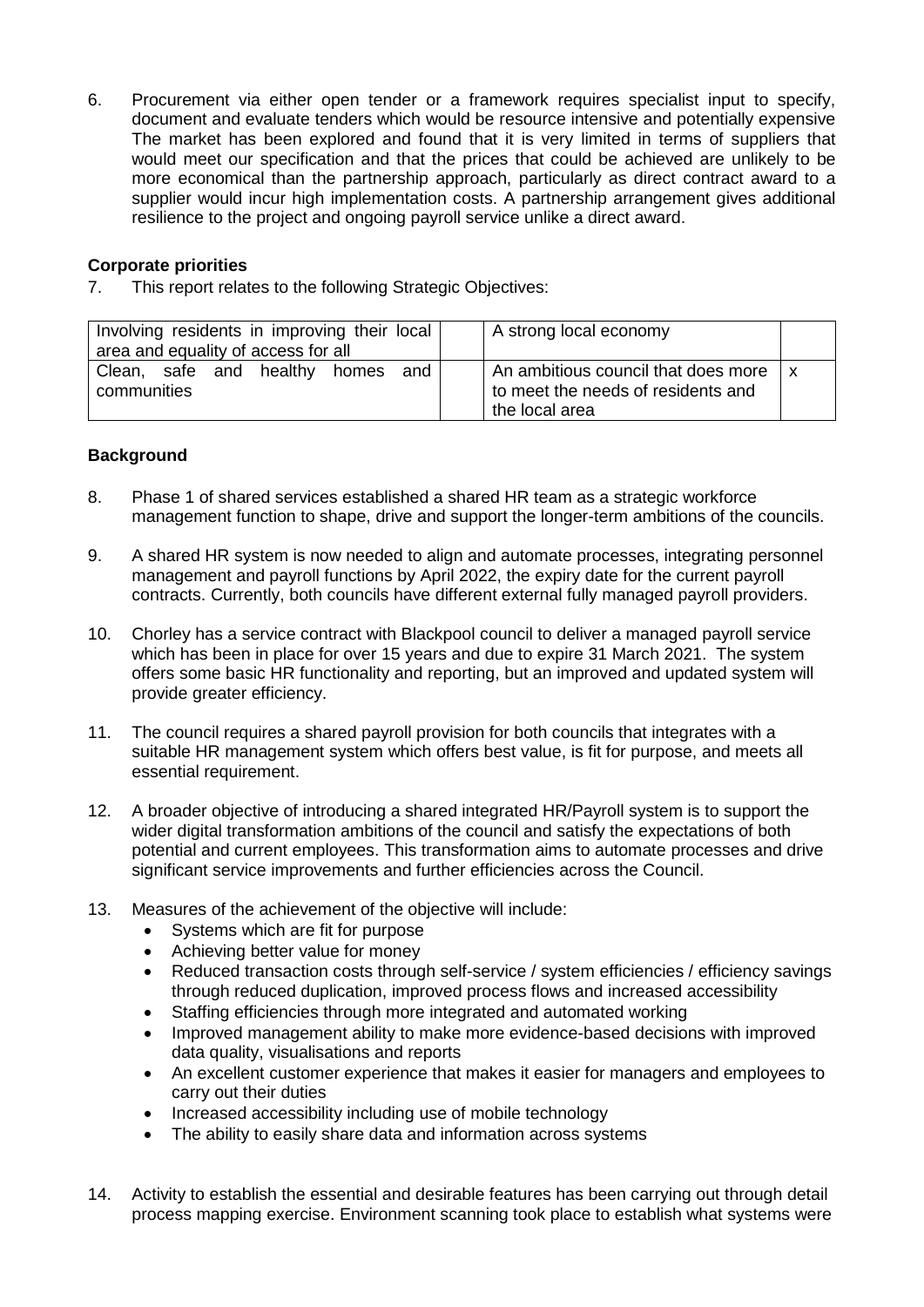being used by other local authorities, in particular authorities of a similar size and profile, and to gain an understanding of the challenges of the process ahead.

15. A number of suppliers were invited to provide system demonstrations to gain an understanding of the core functionality of an integrated HR/Payroll with self-service solution. The council's current payroll providers were also invited to discuss how they could meet the shared requirements of the councils.

# **Partnership Opportunities**

- 16. A partnership arrangement with another local authority can be established through a section 101 Local Government Act 1972 agreement. This allows certain functions of the council to be delegated to another local authority.
- 17. Blackpool Council commenced a formal OJEU tender procurement in February 2020 to select a suitable supplier to provide a replacement integrated HR and Payroll System, including implementation, support, and maintenance. This process was completed in February 2021 and MHR International UK Limited were appointed as their Preferred Bidder. The initial contract term will be 10 years following successful implementation and roll out (April 2022 for core HR and Payroll) with the potential to extend for a further 5 years (renewal term). Within the contract Blackpool Council has expressed agreement that they can offer managed payroll and integrated HR system modules to third parties.
- 18. The MHR system demonstrated their system to the HR team and the system functionality evaluated against the council's essential requirements. Discussions and negotiations have taken place with Blackpool Council to determine an agreeable partnership arrangement for a manage payroll service with integrated HR system, on behalf of Chorley and South Ribble Councils.
- 19. There are many advantages of this model with Blackpool listed below:
	- Any costs to Chorley Council are to be based on cost recovery only. There is no upfront implementation fees and it will reduce the internal resource required for system implementation.
	- By working in partnership able to share expertise and knowledge.
	- Minimises the requirement for additional ICT support from the councils as it is externally delivered and fully compliant with all data storing, sharing and processing legislation and regulations.
	- An agreed project plan would ensure that our HR transformation plan is fully supported.
	- The timeline to award the contract would greatly be reduced which allows a more managed considered implementation plan.
	- Chorley and Blackpool Council have a trusted and successful track record to deliver payroll services. The existing relationship between the Shared HR staff and the Blackpool Payroll/HR team gives confidence in payroll transfer and reduces risks for the Councils.
	- Blackpool have undertaken extensive market testing and due diligence as part of their procurement and tender evaluation process, including site visits to other local authority using the software. This partnership will give HR capacity to focus on the internal behavior change as part of successful implementation.
- 20. Blackpool Council would be identified as a key partnership and this relationship would be underpinned by the relevant legally bidding contract. This relationship will form one of the partnerships and will be listed on the Key Contracts and Partnerships Register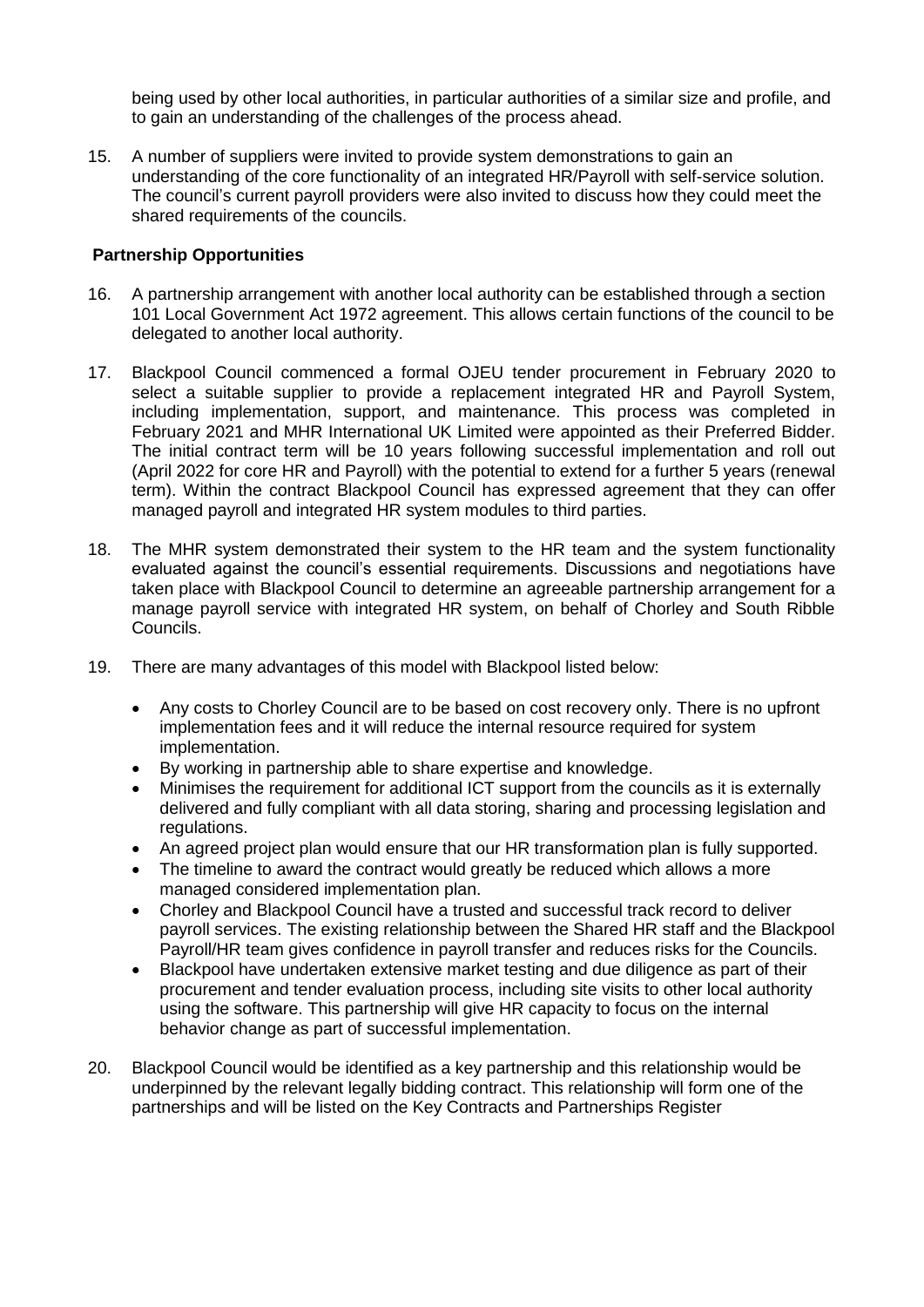# **Implications of report**

# **Risk**

- 21. HR and Payroll systems are business critical. The current payroll contract terminates on 31 March 2022. Should contracts not be awarded there is a risk that the Council will not have sufficient time to implement replacement systems before the current contract expires. A minimum period of two months testing must be factored into the overall project timescales, commencing in January 2022. This has been considered in developing these proposals and is deliverable.
- 22. As Blackpool Council are replacing their current payroll system the current arrangements for a managed payroll service cannot continue. Should the contract continue in current form it would still be necessary to migrate the data onto the new system, and with that there would be a period of implementation, testing and increased cost due to increased functionality.
- 23. The proposed agreement relies on an identical arrangement to be in place between Blackpool and South Ribble councils and this interdependency is reflected in the partnership agreement and will be managed by the Shared HR team.

# **Financial implications**

- 24. The current budget for HR and Payroll is £33,529. The fee for the managed payroll service is based on number of payslips produced each month, and therefore is a variable price. There is a fixed cost of £6.30 per employee, and for elections staff of £6.39 per employee. Based on the current number of employees this is expected annual cost of £33,264.
- 25. Full access to the HR modules and functionality is based on a fixed price of £27.12 per employee per year. This is made up of the direct charge from MHR based on the number of licences per year, and the cost per user for administration at organisational level (i.e. global system configuration) from Blackpool. Given the current number of employees this is £11,933 per annum.
- 26. It is acknowledged that full functionality will not have been implemented from day one. This is to allow a stage implementation which allows priority to be given to essential functionality. A service level agreement will in place prior to April 2022 which will include a full function implementation plan.
- 27. The total expected annual cost is £45,197. This includes Leisure services which accounts for £8,500. This can be recharged to the budgets related to the wholly owned leisure company
- 28. This report has implications in the following areas and the relevant Directors' comments are included:

| Finance                                     |   | <b>Customer Services</b>                  |  |
|---------------------------------------------|---|-------------------------------------------|--|
| <b>Human Resources</b>                      | x | <b>Equality and Diversity</b>             |  |
| Legal                                       | X | Integrated Impact Assessment<br>required? |  |
| No significant implications in this<br>area |   | <b>Policy and Communications</b>          |  |

# **Comments of the Statutory Finance Officer**

29. There is currently existing budget for £33,529 for Payroll services and for the HR (Information@work) system. On top of this additional changes were expected for payroll costs due to Leisure staffing which are built in to Leisure budgets. The new cost represents